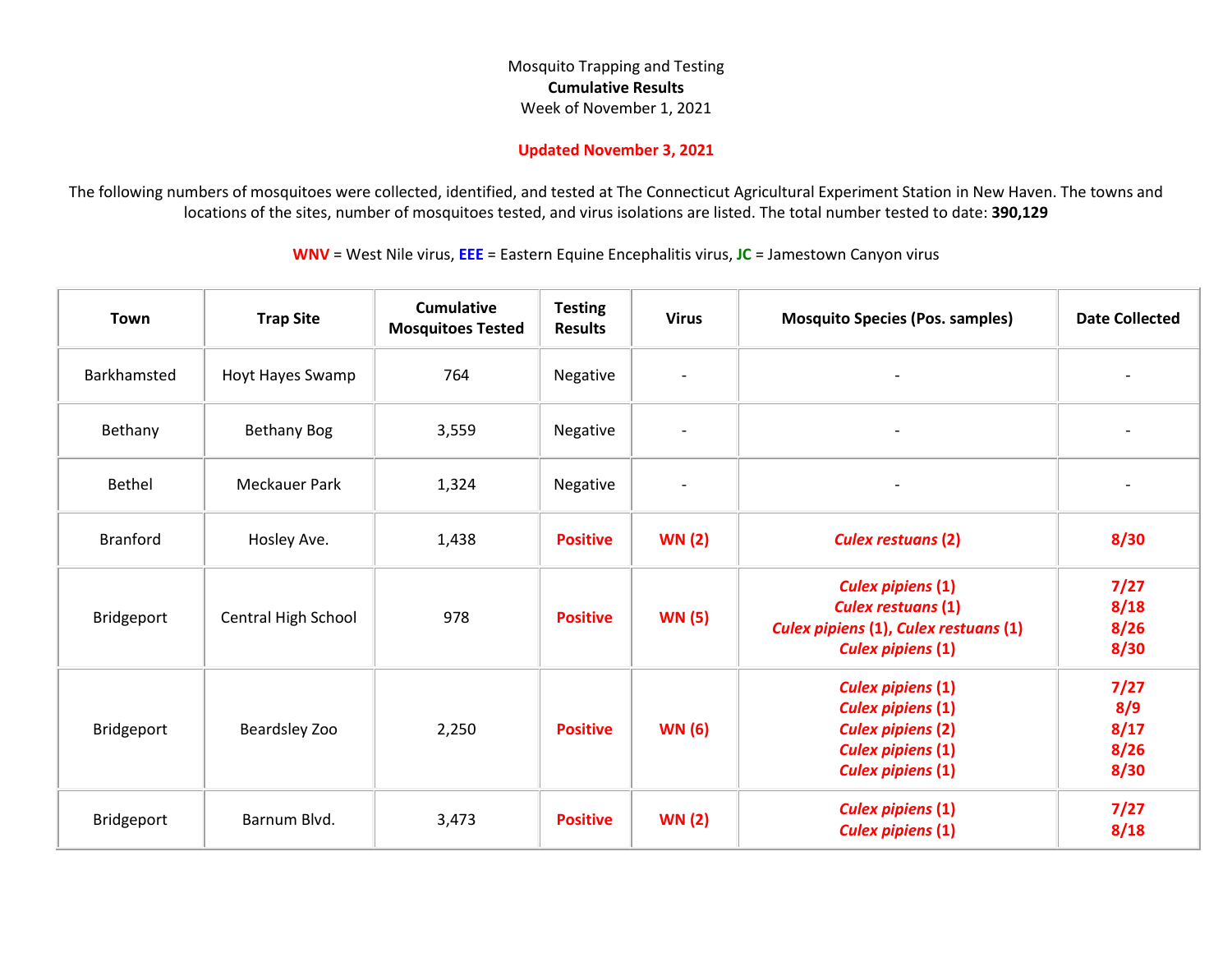| Canaan     | Robbins Swamp                     | 7,989  | <b>Positive</b> | <b>WN(1)</b>             | <b>Culex restuans (1)</b>                                                                                                                                                                                                                               | 9/13                                                       |
|------------|-----------------------------------|--------|-----------------|--------------------------|---------------------------------------------------------------------------------------------------------------------------------------------------------------------------------------------------------------------------------------------------------|------------------------------------------------------------|
|            |                                   |        | <b>Positive</b> | JC(1)                    | <b>Ochlerotatus provocans (1)</b>                                                                                                                                                                                                                       | 6/3                                                        |
| Canterbury | Quinebaug Camp Rd.                | 6,442  | <b>Positive</b> | JC(1)                    | <b>Ochlerotatus excrucians (1)</b>                                                                                                                                                                                                                      | 6/29                                                       |
| Cheshire   | Lock 12                           | 1,485  | Negative        | $\overline{\phantom{a}}$ |                                                                                                                                                                                                                                                         | $\overline{\phantom{a}}$                                   |
| Chester    | Cockaponset St.<br>Forest         | 2,867  | <b>Positive</b> | <b>WN (1)</b>            | Culiseta melanura (1)                                                                                                                                                                                                                                   | 9/28                                                       |
| Colchester | Carrier Rd. (Babcock<br>Pond WMA) | 6,607  | Negative        |                          |                                                                                                                                                                                                                                                         |                                                            |
| Columbia   | Route 66                          | 1,898  | Negative        | $\overline{\phantom{a}}$ |                                                                                                                                                                                                                                                         |                                                            |
| Cornwall   | Mohawk Pond                       | 3,211  | <b>Positive</b> | <b>WN(1)</b>             | <b>Culex restuans (1)</b>                                                                                                                                                                                                                               | 9/9                                                        |
|            |                                   |        | <b>Positive</b> | JC(1)                    | <b>Ochlerotatus thibaulti (1)</b>                                                                                                                                                                                                                       | 7/27                                                       |
| Cromwell   | <b>Cromwell Meadows</b>           | 11,568 | Negative        | $\overline{\phantom{a}}$ | $\overline{a}$                                                                                                                                                                                                                                          | $\overline{\phantom{a}}$                                   |
| Danbury    | Reservoir Road                    | 7,505  | Negative        | $\overline{\phantom{a}}$ |                                                                                                                                                                                                                                                         | $\overline{\phantom{0}}$                                   |
| Darien     | <b>Brush Island Road</b>          | 10,853 | <b>Positive</b> | <b>WN (22)</b>           | <b>Culex pipiens (2)</b><br><b>Culex pipiens (4)</b><br><b>Culex pipiens (3)</b><br>Culex pipiens (4), Culex salinarius (1)<br>Culex pipiens (2), Culex restuans (1)<br><b>Culex pipiens (3)</b><br><b>Aedes vexans (1)</b><br><b>Culex pipiens (1)</b> | 7/19<br>7/29<br>8/4<br>8/19<br>8/26<br>8/30<br>9/9<br>9/13 |
| Darien     | High School Lane                  | 2,699  | Negative        |                          |                                                                                                                                                                                                                                                         |                                                            |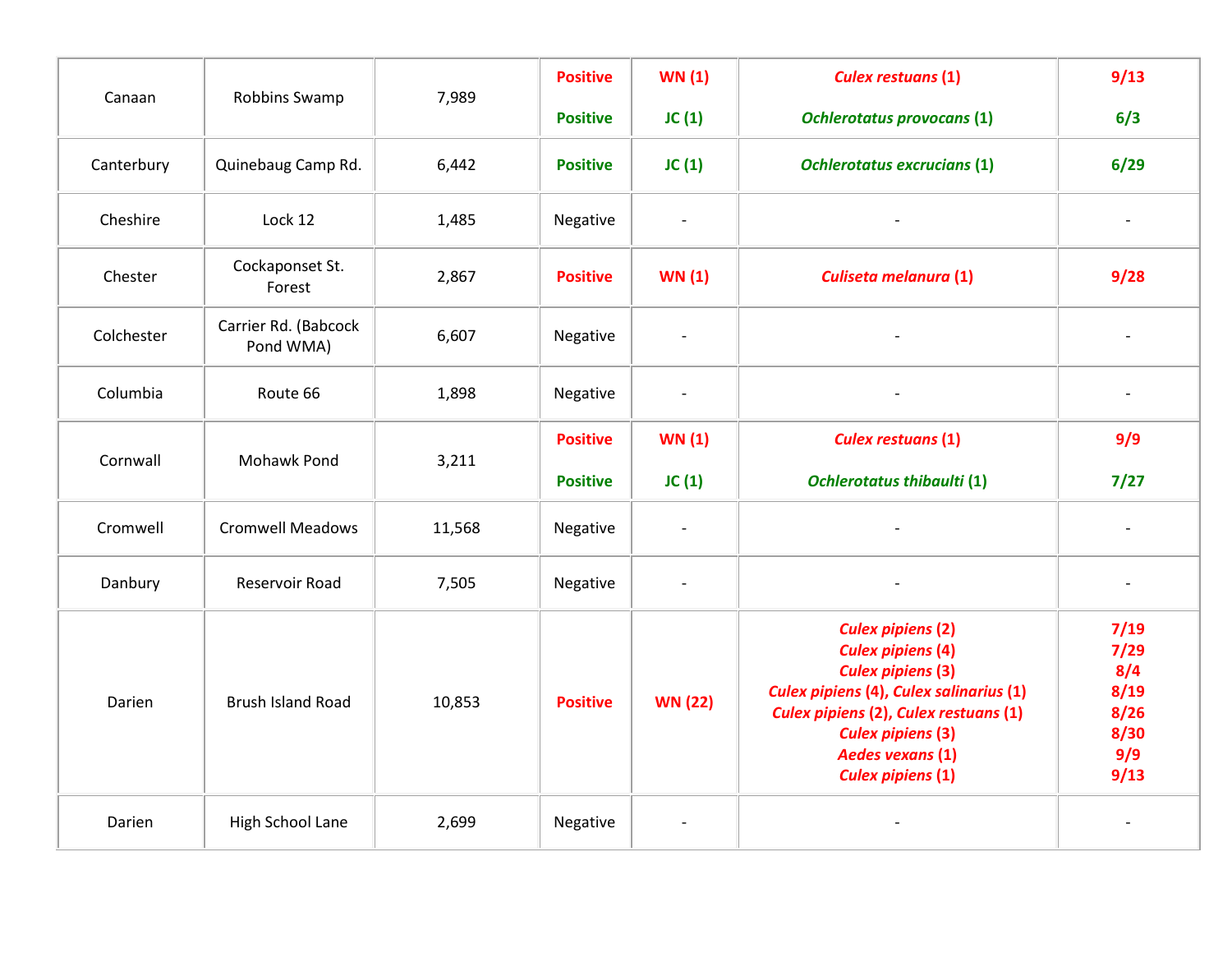| East Haddam | Daniel Peck Rd.             | 4,339  | Negative        | $\overline{\phantom{a}}$ |                                                                                                                                                                                                           |                                            |
|-------------|-----------------------------|--------|-----------------|--------------------------|-----------------------------------------------------------------------------------------------------------------------------------------------------------------------------------------------------------|--------------------------------------------|
| East Haven  | <b>Kenneth Street</b>       | 11,068 | Negative        |                          |                                                                                                                                                                                                           |                                            |
| East Lyme   | Cedarbrook Lane             | 3,800  | Negative        |                          |                                                                                                                                                                                                           |                                            |
|             |                             |        | <b>Positive</b> | <b>WN (1)</b>            | <b>Culex restuans (1)</b>                                                                                                                                                                                 | 8/19                                       |
| Easton      | Sport Hill Road             | 2,031  | <b>Positive</b> | JC(1)                    | <b>Aedes cinereus (1)</b>                                                                                                                                                                                 | 7/28                                       |
| Fairfield   | Catamount Road              | 1,847  | Negative        | $\overline{\phantom{a}}$ |                                                                                                                                                                                                           | $\overline{\phantom{a}}$                   |
| Fairfield   | Pine Creek Area             | 2,516  | <b>Positive</b> | <b>WN (2)</b>            | Culex pipiens (1), Culex salinarius (1)                                                                                                                                                                   | 8/31                                       |
| Farmington  | Shade Swamp                 | 16,011 | <b>Positive</b> | <b>WN (2)</b>            | <b>Culex restuans (1)</b><br><b>Aedes cinereus (1)</b>                                                                                                                                                    | 8/31<br>9/14                               |
|             |                             |        | <b>Positive</b> | JC(1)                    | Coquillettidia perturbans (1)                                                                                                                                                                             | 8/10                                       |
| Franklin    | Wildlife Management<br>Area | 3,604  | Negative        |                          |                                                                                                                                                                                                           |                                            |
| Glastonbury | <b>Tryon Street</b>         | 4,113  | <b>Positive</b> | <b>WN (8)</b>            | <b>Culex restuans (1)</b><br>Culex pipiens (1), Culex restuans (1)<br><b>Culex restuans (1)</b><br>Culex pipiens (1), Culex restuans (1)<br><b>Culex pipiens (1)</b><br><b>Culex pipiens (1)</b>          | 7/26<br>8/17<br>8/26<br>9/2<br>9/8<br>9/29 |
| Greenwich   | Civic Center                | 2,371  | <b>Positive</b> | <b>WN (10)</b>           | <b>Culex pipiens (1)</b><br>Culex pipiens (1), Culex restuans (1)<br><b>Culex pipiens (2)</b><br><b>Culex restuans (1)</b><br>Culex pipiens (1), Culex restuans (1),<br><b>Ochlerotatus japonicus (1)</b> | 7/26<br>8/5<br>8/9<br>8/17<br>8/25         |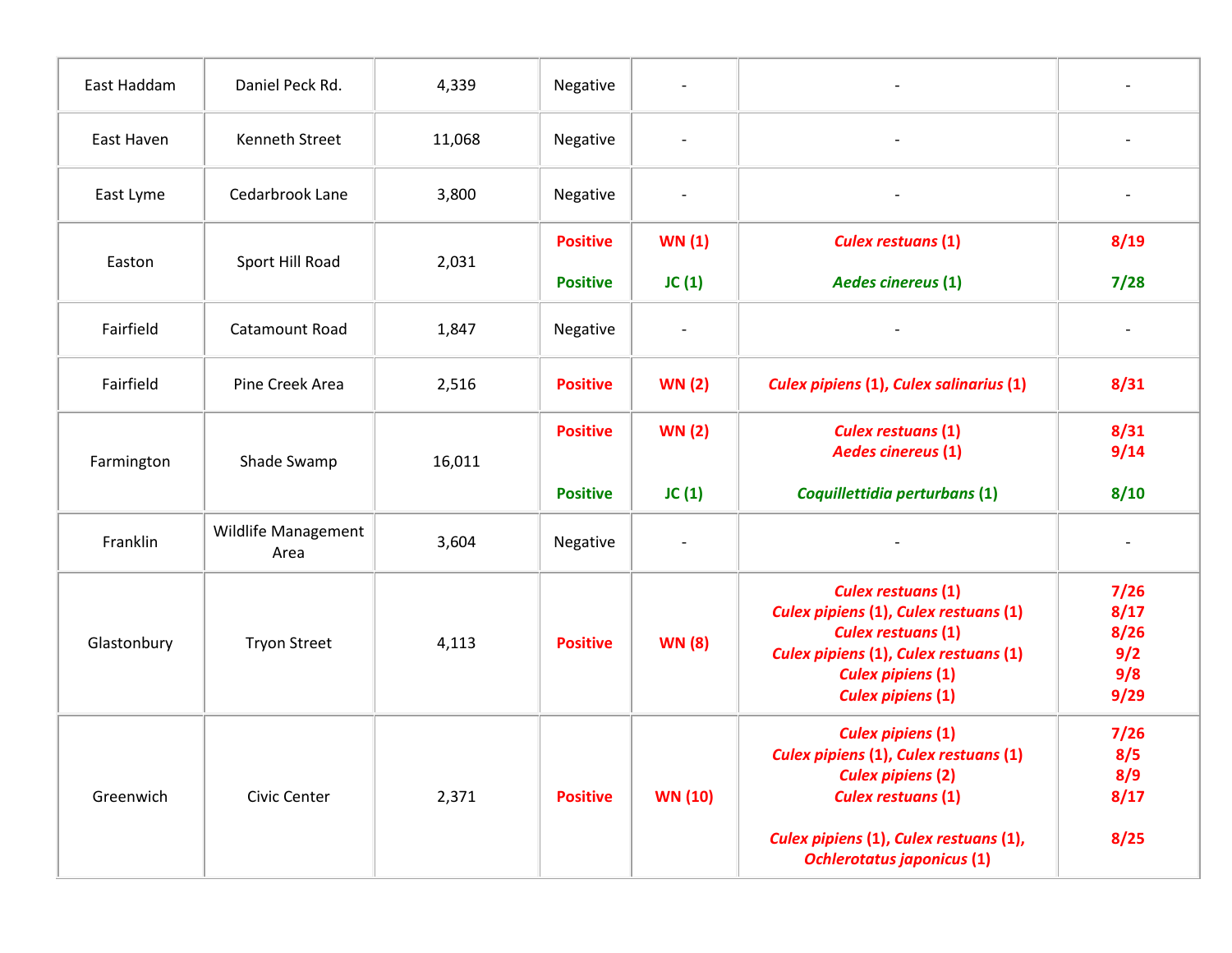|              |                        |       |                 |                          | <b>Culex restuans (1)</b>                                                                                                                                                           | 9/8                                        |
|--------------|------------------------|-------|-----------------|--------------------------|-------------------------------------------------------------------------------------------------------------------------------------------------------------------------------------|--------------------------------------------|
| Greenwich    | Lake Avenue            | 815   | Negative        | $\overline{\phantom{a}}$ |                                                                                                                                                                                     | $\overline{\phantom{a}}$                   |
| Greenwich    | Mianus River Park      | 1,793 | <b>Positive</b> | <b>WN (7)</b>            | Culex pipiens (1), Culex restuans (1)<br><b>Culex restuans (1)</b><br><b>Culex pipiens (1)</b><br><b>Culex restuans (1)</b><br><b>Culex pipiens (1)</b><br><b>Culex pipiens (1)</b> | 7/15<br>7/28<br>8/5<br>8/9<br>8/18<br>8/26 |
| Griswold     | Southwire Preserve     | 4,537 | Negative        | $\overline{\phantom{a}}$ | $\overline{\phantom{a}}$                                                                                                                                                            |                                            |
| Groton       | U.S. Naval Base        | 1,452 | Negative        | $\overline{\phantom{a}}$ | $\overline{\phantom{a}}$                                                                                                                                                            | $\overline{a}$                             |
| Guilford     | Moose Hill Road        | 2,217 | Negative        | $\overline{\phantom{a}}$ | $\overline{\phantom{a}}$                                                                                                                                                            |                                            |
| Haddam       | Little City Road       | 525   | Negative        | $\overline{\phantom{a}}$ | $\overline{\phantom{a}}$                                                                                                                                                            | $\overline{\phantom{a}}$                   |
| Hamden       | Lake Wintergreen       | 3,392 | <b>Positive</b> | <b>WN (1)</b>            | <b>Culex restuans (1)</b>                                                                                                                                                           | 8/31                                       |
| Hampton      | Hampton Reservoir      | 2,925 | Negative        | $\overline{\phantom{a}}$ | $\blacksquare$                                                                                                                                                                      | $\overline{\phantom{a}}$                   |
| Hartford     | <b>Keney Park</b>      | 4,152 | <b>Positive</b> | <b>WN (3)</b>            | Culex pipiens (1), Culex restuans (1)<br><b>Culex pipiens (1)</b>                                                                                                                   | 9/14<br>10/18                              |
| Hebron       | Raymond Brook<br>Marsh | 3,149 | Negative        | $\overline{\phantom{a}}$ | $\blacksquare$                                                                                                                                                                      | $\overline{\phantom{a}}$                   |
| Killingly    | <b>Woodward Street</b> | 910   | Negative        | $\overline{\phantom{a}}$ | $\overline{\phantom{a}}$                                                                                                                                                            | $\overline{a}$                             |
| Killingworth | Chittenden Road        | 1,565 | Negative        | $\overline{\phantom{a}}$ |                                                                                                                                                                                     |                                            |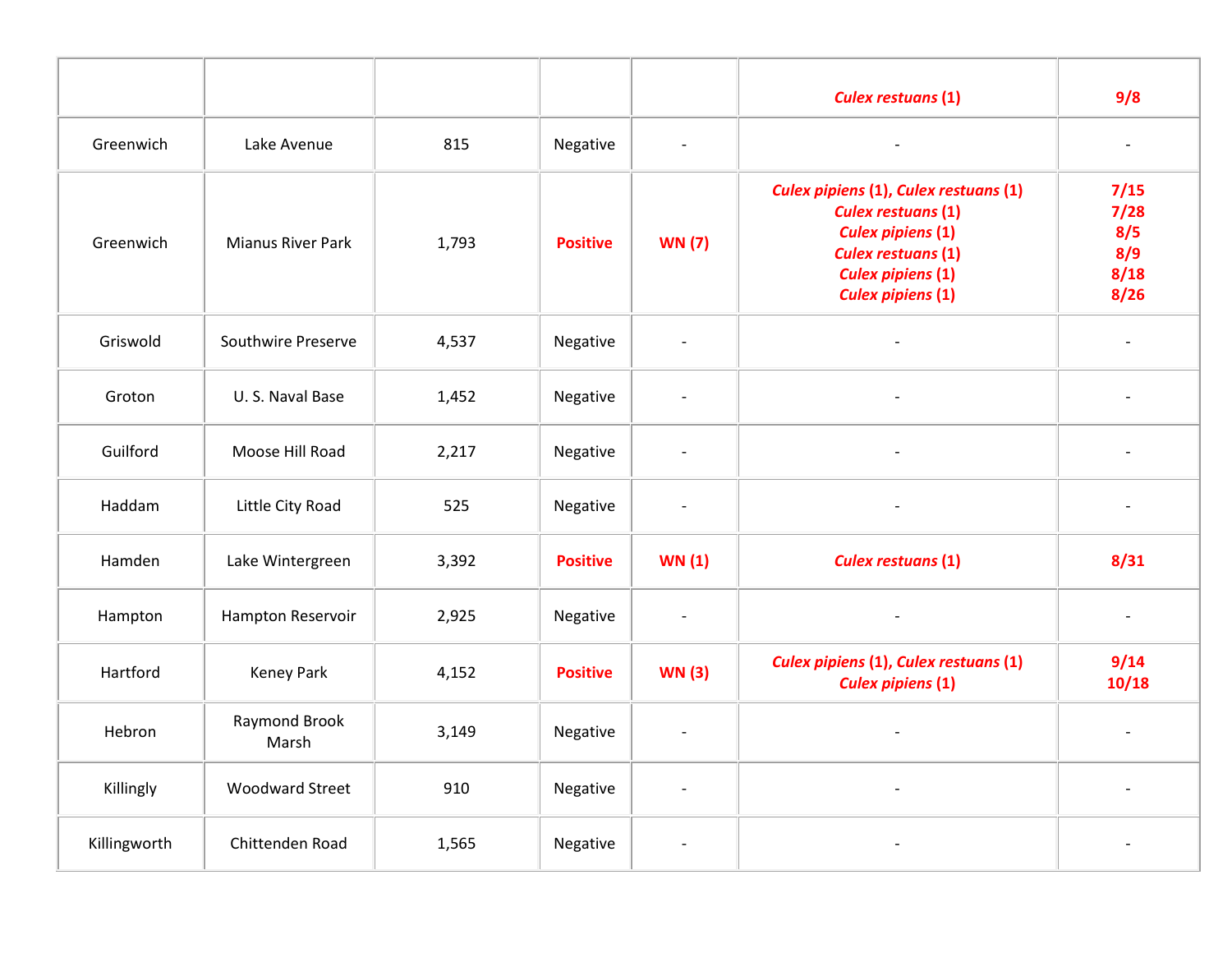| Ledyard     | Cedar Swamp             | 4,303 | Negative        | $\qquad \qquad$          |                                                                                                                                                                                                                 |                                                    |
|-------------|-------------------------|-------|-----------------|--------------------------|-----------------------------------------------------------------------------------------------------------------------------------------------------------------------------------------------------------------|----------------------------------------------------|
| Litchfield  | <b>White Memorial</b>   | 5,928 | <b>Positive</b> | <b>WN (1)</b>            | <b>Culiseta melanura (1)</b>                                                                                                                                                                                    | 8/30                                               |
| Lyme        | <b>Blood Street</b>     | 6,692 | <b>Positive</b> | <b>WN (1)</b>            | <b>Culex restuans (1)</b>                                                                                                                                                                                       | 9/27                                               |
| Lyme        | Cedar Lake              | 1,501 | Negative        | $\overline{\phantom{a}}$ |                                                                                                                                                                                                                 |                                                    |
| Madison     | Cedar Swamp, Rte. 80    | 1,691 | Negative        | $\overline{\phantom{a}}$ |                                                                                                                                                                                                                 |                                                    |
| Manchester  | Oak Grove Street        | 1,027 | <b>Positive</b> | <b>WN (2)</b>            | Culex pipiens (1), Culex restuans (1)                                                                                                                                                                           | 8/26                                               |
| Mansfield   | <b>Fieldstone Drive</b> | 484   | Negative        | $\overline{\phantom{a}}$ |                                                                                                                                                                                                                 |                                                    |
| Meriden     | <b>Falcon Park</b>      | 926   | <b>Positive</b> | WN(1)                    | <b>Culex pipiens (1)</b>                                                                                                                                                                                        | 8/16                                               |
| Middlefield | Durham Meadows          | 2,945 | <b>Positive</b> | <b>WN (2)</b>            | <b>Culex restuans (1)</b><br><b>Culex restuans (1)</b>                                                                                                                                                          | 7/26<br>8/26                                       |
| Milford     | Fresh Meadow Lane       | 4,045 | <b>Positive</b> | <b>WN (1)</b>            | <b>Culex restuans (1)</b>                                                                                                                                                                                       | 8/25                                               |
| Milford     | Erna Avenue             | 7,081 | <b>Positive</b> | <b>WN (11)</b>           | <b>Culex restuans (1)</b><br><b>Culex pipiens (1)</b><br><b>Culex restuans (1)</b><br><b>Culex pipiens (3)</b><br><b>Culex pipiens (1)</b><br>Culex pipiens (2), Culex restuans (1)<br><b>Culex pipiens (1)</b> | 6/21<br>8/4<br>8/9<br>8/12<br>8/16<br>8/25<br>9/15 |
| Monroe      | Garder Road             | 5,688 | <b>Positive</b> | <b>WN (1)</b>            | Culiseta melanura (1)                                                                                                                                                                                           | 9/7                                                |
| Montville   | Route 85                | 630   | Negative        |                          |                                                                                                                                                                                                                 |                                                    |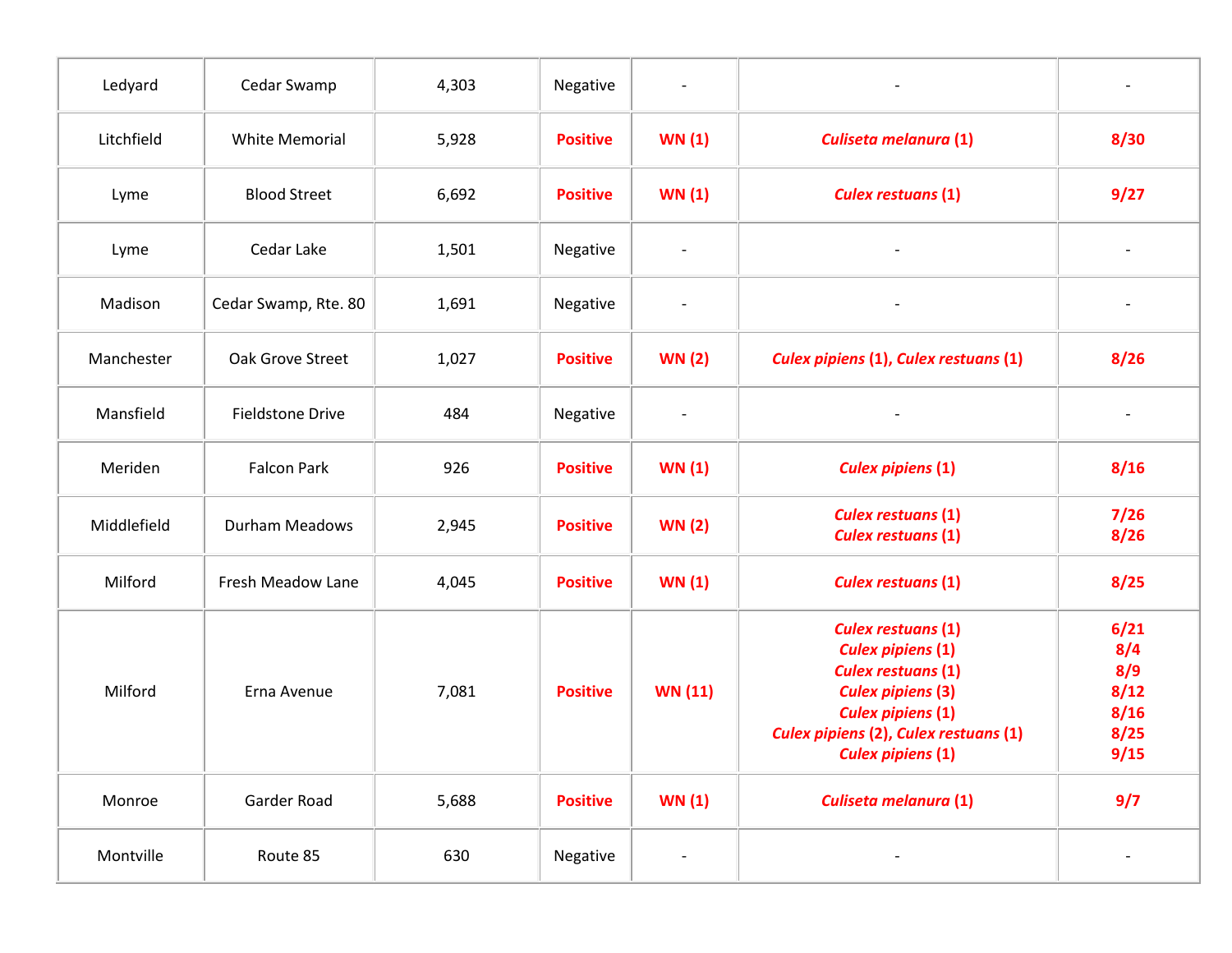| <b>New Britain</b> | Village Square Drive    | 7,937  | <b>Positive</b>                    | <b>WN (3)</b>          | <b>Culex pipiens (1)</b><br><b>Culex restuans (1)</b><br><b>Culex restuans (1)</b>                                                                                                                                                                       | 8/24<br>9/2<br>9/8                                         |
|--------------------|-------------------------|--------|------------------------------------|------------------------|----------------------------------------------------------------------------------------------------------------------------------------------------------------------------------------------------------------------------------------------------------|------------------------------------------------------------|
|                    |                         |        | <b>Positive</b>                    | JC(2)                  | Coquillettidia perturbans (2)                                                                                                                                                                                                                            | 7/21                                                       |
| New Canaan         | <b>Hoyts Swamp</b>      | 3,725  | <b>Positive</b>                    | <b>WN (3)</b>          | Culex pipiens (1), Culex restuans (1)<br><b>Culex pipiens (1)</b>                                                                                                                                                                                        | 8/11<br>8/23                                               |
| New Canaan         | Michigan Road           | 996    | Negative                           |                        |                                                                                                                                                                                                                                                          |                                                            |
| New Haven          | <b>Beaver Pond Park</b> | 4,245  | <b>Positive</b>                    | <b>WN (13)</b>         | Culex pipiens (1), Culex restuans (1)<br><b>Culex pipiens (1)</b><br><b>Culex pipiens (2)</b><br><b>Culex pipiens (3)</b><br><b>Culex pipiens (1)</b><br>Culex pipiens (1), Psorophora ferox (1)<br><b>Culex pipiens (1)</b><br><b>Culex pipiens (1)</b> | 7/20<br>8/2<br>8/11<br>8/19<br>8/23<br>8/31<br>9/8<br>9/16 |
|                    |                         |        | <b>Positive</b>                    | JC(1)                  | <b>Anopheles punctipennis (1)</b>                                                                                                                                                                                                                        | 7/20                                                       |
| Newington          | Churchill Park          | 2,961  | <b>Positive</b>                    | WN(1)                  | <b>Culex pipiens (1)</b>                                                                                                                                                                                                                                 | 8/11                                                       |
| Newtown            | Key Rock Road           | 1,902  | <b>Positive</b><br><b>Positive</b> | <b>WN (2)</b><br>JC(2) | <b>Culex restuans (1)</b><br>Culiseta melanura (1)<br><b>Ochlerotatus canadensis (1)</b><br><b>Anopheles punctipennis (1)</b>                                                                                                                            | 8/25<br>9/15<br>8/25<br>9/2                                |
| North Branford     | Cedar Lake              | 2,188  | <b>Positive</b>                    | <b>WN (2)</b>          | <b>Culex restuans (1)</b><br><b>Culex restuans (1)</b>                                                                                                                                                                                                   | 8/30<br>9/21                                               |
| North Haven        | Quinnipiac River Park   | 11,715 | <b>Positive</b><br><b>Positive</b> | <b>WN (2)</b><br>JC(1) | Culex pipiens (1), Culex restuans (1)<br>Anopheles punctipennis (1)                                                                                                                                                                                      | 8/19<br>6/24                                               |
| North Stonington   | Pawcatuck River         | 2,042  | Negative                           |                        |                                                                                                                                                                                                                                                          |                                                            |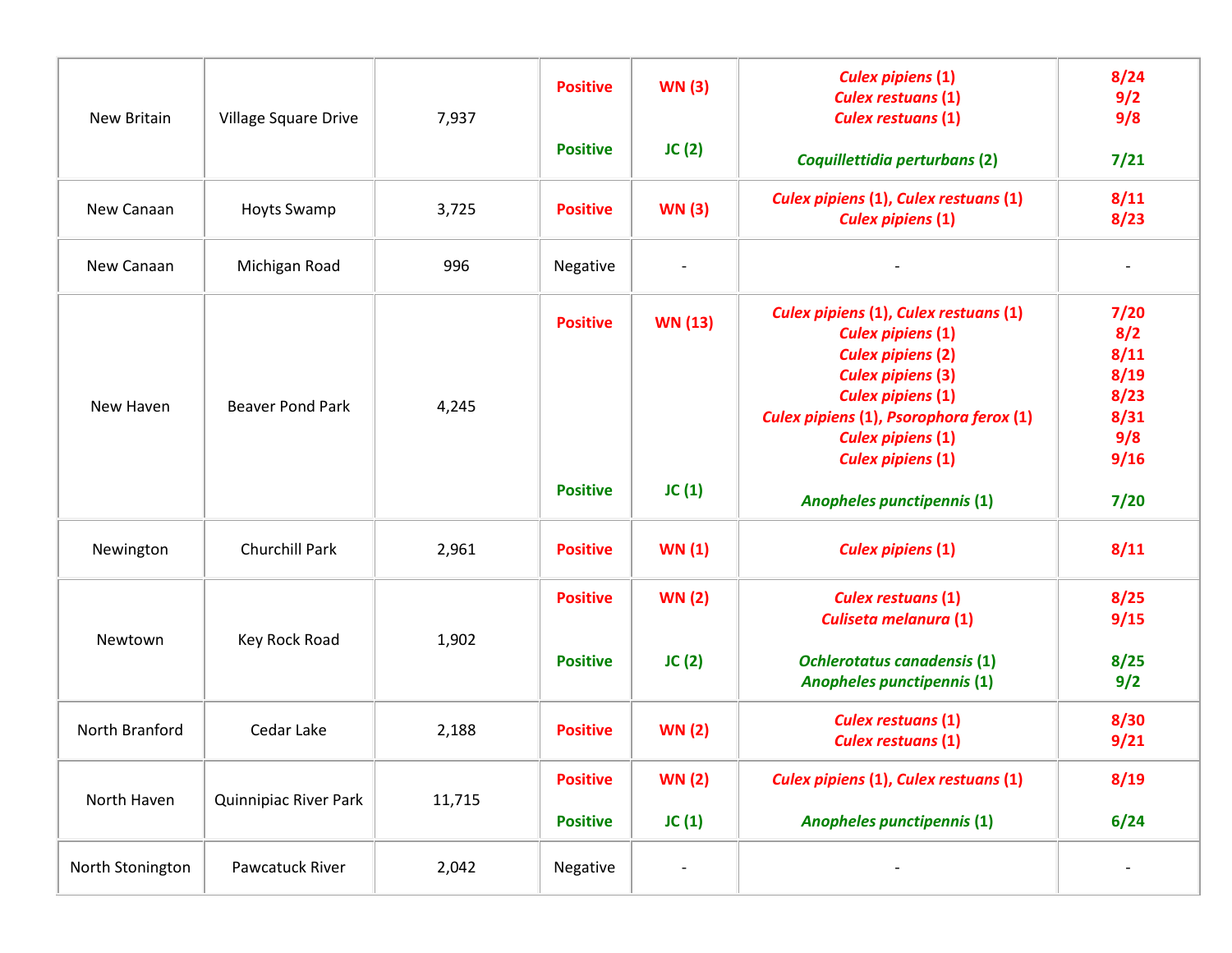| North Stonington | <b>Bell Cedar Swamp</b>    | 1,863  | <b>Positive</b>                    | WN(1)                        | <b>Psorophora ferox (1)</b>                                                                                  | 8/31                       |
|------------------|----------------------------|--------|------------------------------------|------------------------------|--------------------------------------------------------------------------------------------------------------|----------------------------|
| North Stonington | Exit 93                    | 778    | Negative                           | $\overline{\phantom{a}}$     |                                                                                                              |                            |
| North Stonington | Wyassup Lake               | 2,845  | <b>Positive</b>                    | <b>WN (1)</b>                | Uranotaenia sapphirina (1)                                                                                   | 8/31                       |
| Norwalk          | <b>Cranbury Park</b>       | 1,036  | Negative                           | $\overline{\phantom{a}}$     |                                                                                                              |                            |
| Norwalk          | Rowayton School            | 2,165  | <b>Positive</b>                    | <b>WN (9)</b>                | <b>Culex pipiens (1)</b><br><b>Culex pipiens (4)</b><br><b>Culex pipiens (3)</b><br><b>Culex pipiens (1)</b> | 7/22<br>8/4<br>8/24<br>9/2 |
| Old Lyme         | Great Island               | 1,834  | Negative                           | $\overline{\phantom{a}}$     | $\overline{\phantom{0}}$                                                                                     | $\overline{\phantom{a}}$   |
| Orange           | <b>Meeting House Lane</b>  | 4,128  | <b>Positive</b>                    | WN(1)                        | <b>Culex pipiens (1)</b>                                                                                     | 8/25                       |
| Plainfield       | Cedar Swamp                | 3,234  | <b>Positive</b><br><b>Positive</b> | WN(1)<br>JC(1)               | <b>Culex restuans (1)</b><br><b>Ochlerotatus abserratus (1)</b>                                              | 9/15<br>6/8                |
| Redding          | Lyons Swamp                | 1,627  | Negative                           | $\qquad \qquad \blacksquare$ |                                                                                                              |                            |
| Ridgefield       | <b>Great Swamp</b>         | 3,493  | <b>Positive</b>                    | WN(1)                        | <b>Culex pipiens (1)</b>                                                                                     | 8/2                        |
| Salem            | Intersection Rte.<br>82/85 | 911    | <b>Positive</b>                    | JC(1)                        | <b>Anopheles punctipennis (1)</b>                                                                            | 8/10                       |
| Shelton          | Shelton Avenue             | 10,177 | <b>Positive</b>                    | JC(1)                        | <b>Ochlerotaus thibaulti (1)</b>                                                                             | 7/12                       |
| Somers           | Durkee Road                | 9,494  | <b>Positive</b><br><b>Positive</b> | <b>WN (2)</b><br>JC(1)       | Culex pipiens (1), Och. trivittatus (1)<br><b>Anopheles punctipennis (1)</b>                                 | 8/18<br>6/2                |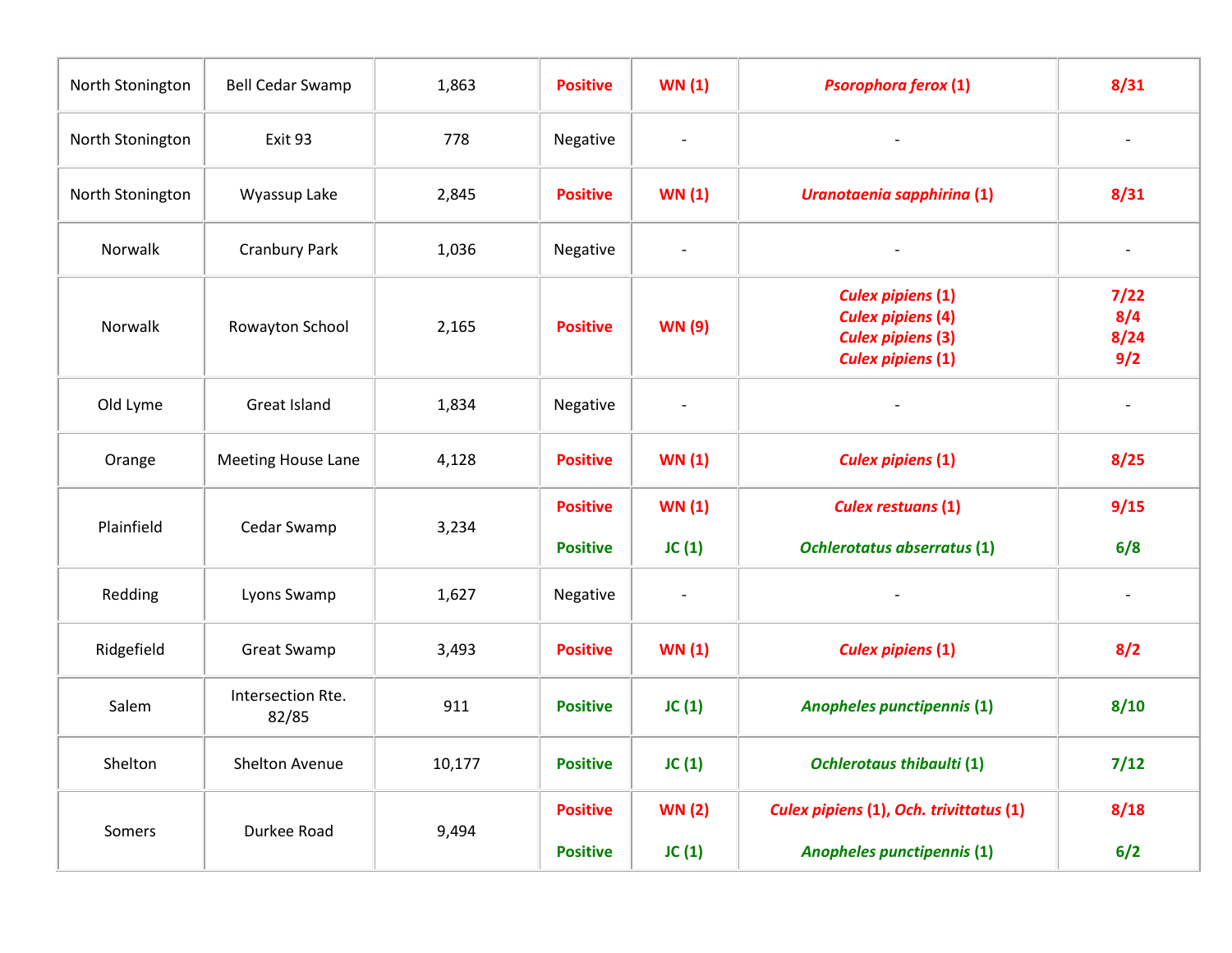| South Windsor | <b>Burgess Road</b>       | 16,254 | <b>Positive</b>                    | <b>WN (5)</b>            | <b>Culex pipiens (1)</b><br><b>Culex restuans (1)</b><br><b>Culex pipiens (1), Culex restuans (2)</b>                                                                                                                                                       | 7/6<br>$7/26$<br>9/9                                       |
|---------------|---------------------------|--------|------------------------------------|--------------------------|-------------------------------------------------------------------------------------------------------------------------------------------------------------------------------------------------------------------------------------------------------------|------------------------------------------------------------|
| Southington   | East Rd/Kensington<br>Rd  | 1,084  | <b>Positive</b>                    | <b>WN (5)</b>            | <b>Culex pipiens (1)</b><br><b>Culex pipiens (1)</b><br>Aedes cinereus (1), Culiseta melanura (1),<br><b>Psorophora ferox (1)</b>                                                                                                                           | 8/12<br>8/24<br>9/15                                       |
| Sprague       | <b>Inland Road</b>        | 1,395  | <b>Positive</b>                    | WN(1)                    | <b>Culex restuans (1)</b>                                                                                                                                                                                                                                   | 7/16                                                       |
| Stafford      | Cedar Swamp               | 1,320  | Negative                           | $\overline{\phantom{a}}$ |                                                                                                                                                                                                                                                             | $\overline{\phantom{a}}$                                   |
| Stamford      | Cove Island Park          | 2,485  | <b>Positive</b><br><b>Positive</b> | <b>WN (15)</b><br>JC(1)  | <b>Culex pipiens (2)</b><br><b>Culex pipiens (1)</b><br>Culex pipiens (1), Culex restuans (1)<br>Culex pipiens (4), Culex restuans (1)<br><b>Culex pipiens (2)</b><br><b>Culex salinarius (1)</b><br><b>Culex pipiens (2)</b><br><b>Culex erraticus (1)</b> | 7/19<br>7/28<br>8/5<br>8/26<br>8/31<br>9/9<br>9/13<br>8/10 |
| Stamford      | Sleepy Hollow Park        | 1,307  | <b>Positive</b>                    | WN(1)                    | Culiseta melanura (1)                                                                                                                                                                                                                                       | $7/27$                                                     |
| Stamford      | Intervale Road            | 4,696  | <b>Positive</b>                    | <b>WN (2)</b>            | <b>Culex restuans (1)</b><br><b>Culex pipiens (1)</b>                                                                                                                                                                                                       | 8/26<br>9/8                                                |
| Sterling      | <b>Main Street</b>        | 2,622  | Negative                           | $\overline{\phantom{a}}$ | $\overline{\phantom{0}}$                                                                                                                                                                                                                                    | $\overline{\phantom{a}}$                                   |
| Stonington    | <b>Barn Island</b>        | 2,808  | Negative                           | $\overline{\phantom{a}}$ |                                                                                                                                                                                                                                                             |                                                            |
| Stonington    | Stonington High<br>School | 2,270  | Negative                           |                          |                                                                                                                                                                                                                                                             |                                                            |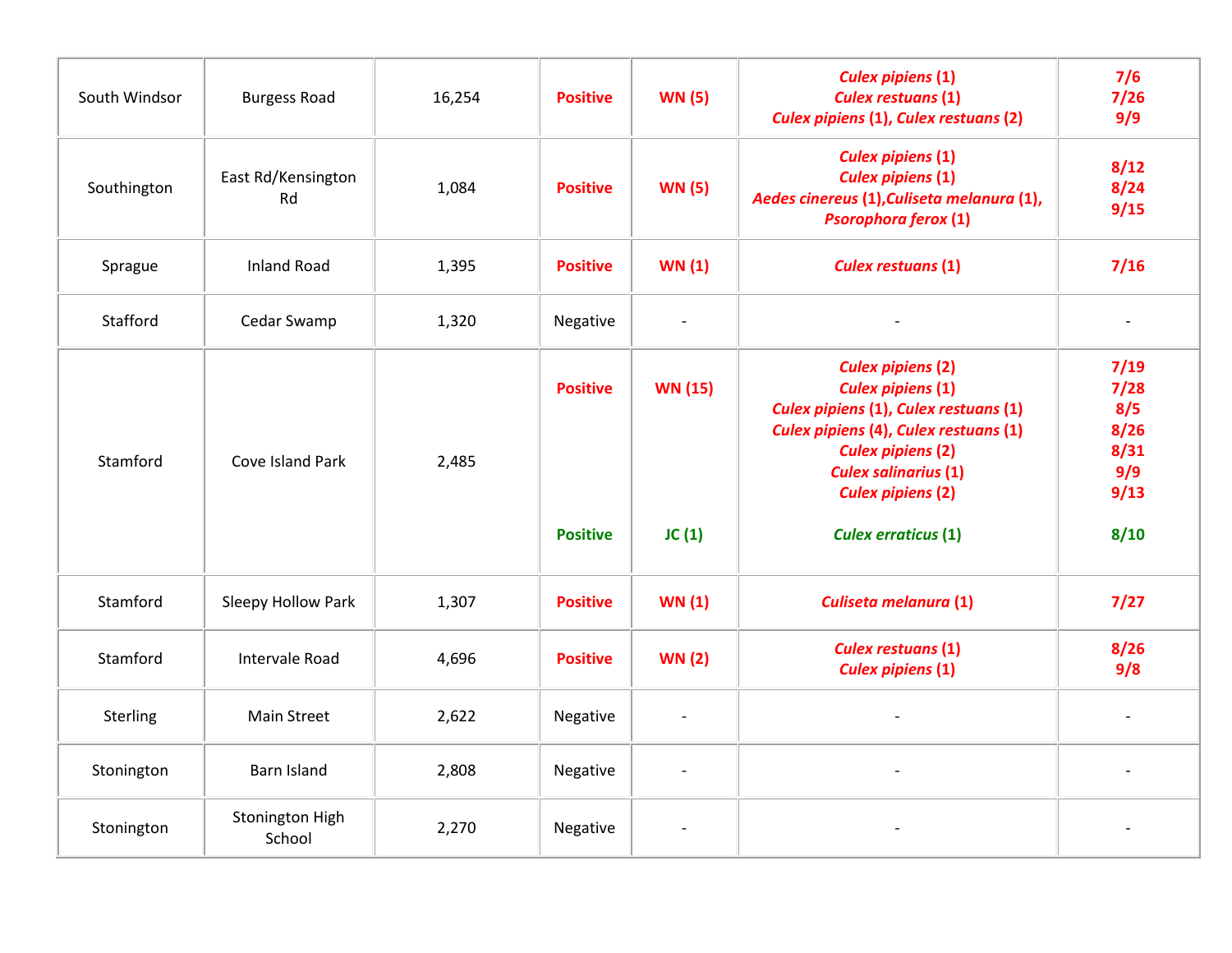| Stonington           | Coogan Boulevard      | 665    | Negative        | $\overline{a}$               | $\overline{\phantom{a}}$                                                                                                                                                               |                                     |
|----------------------|-----------------------|--------|-----------------|------------------------------|----------------------------------------------------------------------------------------------------------------------------------------------------------------------------------------|-------------------------------------|
| Stratford            | <b>Beacon Point</b>   | 7,006  | <b>Positive</b> | <b>WN</b> (4)                | <b>Culex pipiens (1)</b><br><b>Culex pipiens (1)</b><br><b>Culex pipiens (1)</b><br><b>Culex salinarius (1)</b>                                                                        | 7/26<br>8/5<br>8/18<br>9/15         |
| Stratford            | Beaver Dam Road       | 3,534  | Negative        | $\overline{a}$               |                                                                                                                                                                                        |                                     |
| Thompson             | <b>Baker Road</b>     | 1,908  | Negative        | $\overline{\phantom{a}}$     |                                                                                                                                                                                        |                                     |
| Tolland              | <b>Bolton Lake</b>    | 1,653  | Negative        | $\overline{\phantom{a}}$     | $\qquad \qquad -$                                                                                                                                                                      | $\qquad \qquad \blacksquare$        |
| Trumbull             | <b>Cranbury Drive</b> | 835    | Negative        | $\overline{\phantom{a}}$     | $\overline{\phantom{a}}$                                                                                                                                                               | $\overline{\phantom{a}}$            |
| Voluntown            | Mt. Misery            | 8,265  | <b>Positive</b> | <b>EEE</b> (2)               | Culiseta melanura (1), Ochlerotatus<br>canadensis (1)                                                                                                                                  | 9/23                                |
| Wallingford          | South Elm Street      | 906    | Negative        | $\overline{a}$               |                                                                                                                                                                                        |                                     |
| Waterbury            | <b>Hamilton Park</b>  | 1,168  | Negative        | $\overline{\phantom{a}}$     | $\overline{\phantom{a}}$                                                                                                                                                               | $\qquad \qquad \blacksquare$        |
| Waterford            | Wtfd/N.London Line    | 9,304  | <b>Positive</b> | <b>WN (13)</b>               | Culiseta melanura (1)<br><b>Culex restuans (1)</b><br><b>Culex pipiens (1)</b><br><b>Culex pipiens (1)</b><br>Aedes cinereus (3), Culex salinarius (1),<br><b>Psorophora ferox (5)</b> | 7/20<br>8/16<br>8/23<br>9/7<br>9/23 |
| <b>West Hartford</b> | Spicebush Swamp       | 1,864  | Negative        | $\qquad \qquad \blacksquare$ | $\overline{\phantom{0}}$                                                                                                                                                               |                                     |
| West Haven           | <b>Thill Street</b>   | 10,535 | <b>Positive</b> | <b>WN (8)</b>                | Culex pipiens (2), Culex restuans (1)<br><b>Culex pipiens (1)</b>                                                                                                                      | 8/11<br>8/18                        |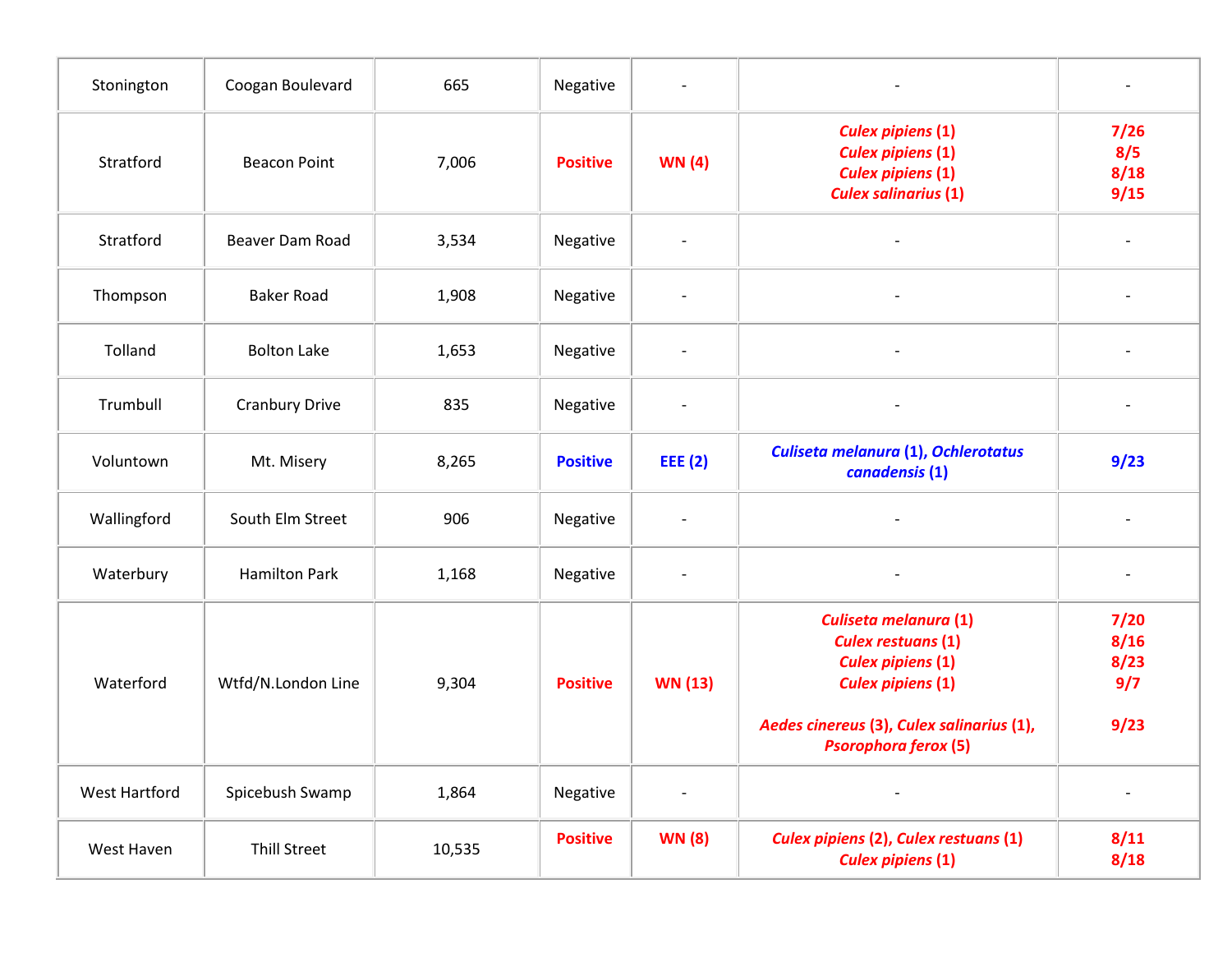|              |                         |       |                 |                          | Culex pipiens (1), Culex restuans (1)<br><b>Culex pipiens (1), Culex salinarius (1)</b>                                                   | 8/31<br>9/7                 |
|--------------|-------------------------|-------|-----------------|--------------------------|-------------------------------------------------------------------------------------------------------------------------------------------|-----------------------------|
|              |                         |       | <b>Positive</b> | JC(1)                    | <b>Ochlerotatus cantator (1)</b>                                                                                                          | 6/7                         |
| Westbrook    | <b>Willard Avenue</b>   | 2,876 | Negative        | $\overline{\phantom{a}}$ | $\overline{\phantom{a}}$                                                                                                                  | $\overline{\phantom{a}}$    |
| Weston       | Devil's Den             | 1,338 | Negative        | $\overline{\phantom{a}}$ |                                                                                                                                           | $\frac{1}{2}$               |
|              |                         |       |                 |                          | <b>Culex pipiens (1), Culex salinarius (1)</b>                                                                                            | 8/4                         |
| Westport     | North Avenue            | 2,233 | <b>Positive</b> | <b>WN (5)</b>            | Aedes cinereus (1), Culiseta melanura (1),<br><b>Ochlerotatus trivittatus (1)</b>                                                         | 9/15                        |
| Westport     | Sherwood Island         | 2,238 | Negative        | $\overline{\phantom{a}}$ |                                                                                                                                           |                             |
| Wethersfield | <b>Goff Road</b>        | 3,268 | <b>Positive</b> | <b>WN (12)</b>           | Culex pipiens (2), Culex restuans (1)<br><b>Culex pipiens (1)</b><br><b>Culex salinarius (1)</b><br>Culex pipiens (3), Culex restuans (4) | 7/26<br>8/9<br>8/17<br>8/26 |
|              |                         |       | <b>Positive</b> | JC(1)                    | <b>Anopheles punctipennis (1)</b>                                                                                                         | 7/26                        |
| Willington   | Pinney Hill Road        | 1,858 | Negative        | $\overline{\phantom{a}}$ |                                                                                                                                           | $\overline{\phantom{a}}$    |
| Wilton       | Saunders Drive          | 763   | <b>Positive</b> | <b>WN (1)</b>            | <b>Culex pipiens (1)</b>                                                                                                                  | 8/23                        |
| Wilton       | Spectacle Road          | 3,788 | Negative        | $\overline{\phantom{a}}$ | $\overline{\phantom{a}}$                                                                                                                  | $\overline{a}$              |
| Windham      | <b>Bass Road</b>        | 1,794 | Negative        | $\overline{\phantom{a}}$ |                                                                                                                                           |                             |
| Woodbridge   | <b>Burnt Swamp Road</b> | 2,212 | Negative        | $\overline{\phantom{a}}$ |                                                                                                                                           |                             |